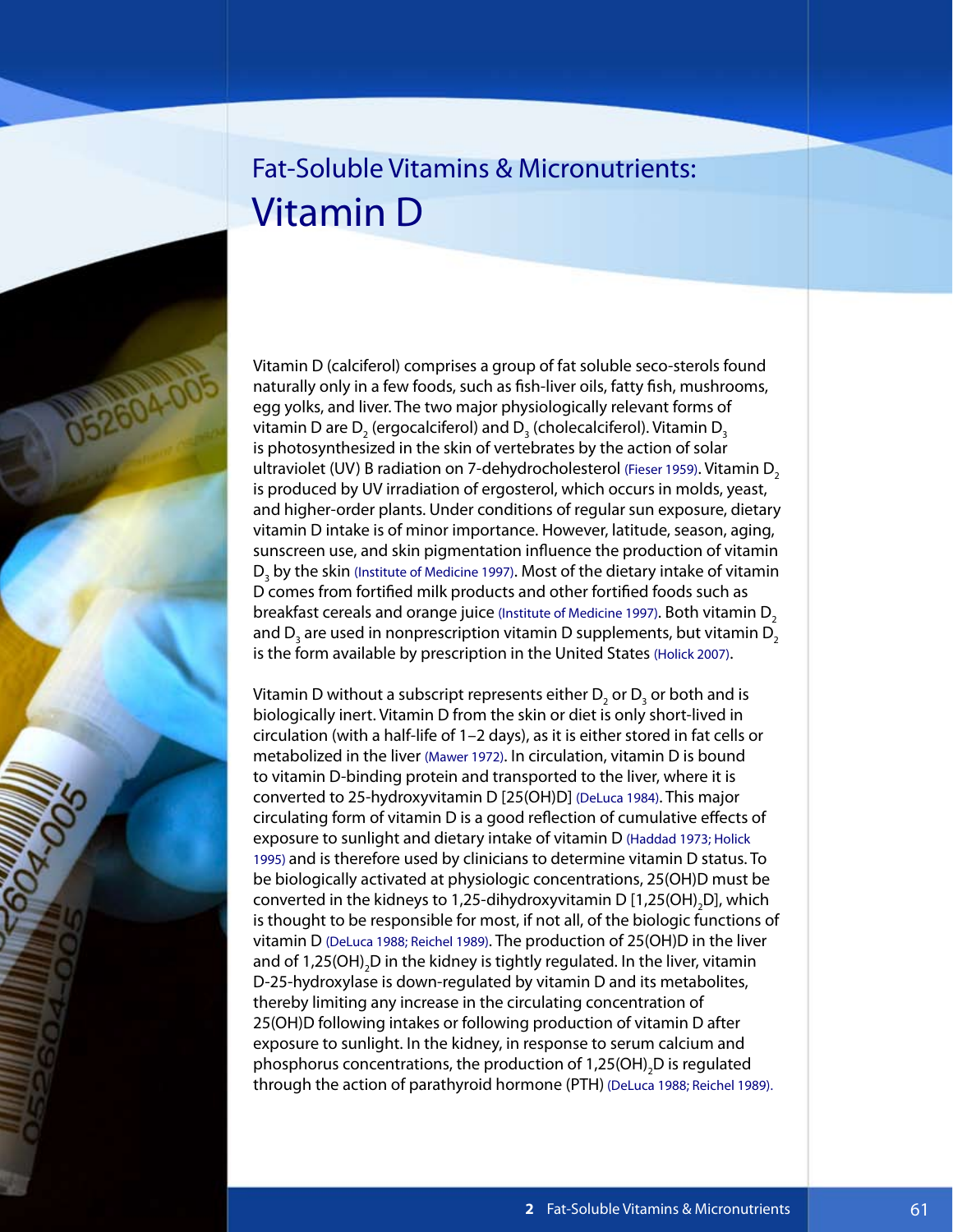Active vitamin D functions as a hormone, and its main biologic function in people is to maintain serum calcium and phosphorus concentrations within the normal range by enhancing the efficiency of the small intestine to absorb these minerals from the diet (DeLuca 1988; Reichel 1989). When dietary calcium intake is inadequate to satisfy the body's calcium requirement, 1,25(OH)<sub>2</sub>D, along with PTH, mobilizes calcium stores from the bone. In the kidney, 1,25(OH)<sub>2</sub>D increases calcium reabsorption by the distal renal tubules. Apart from these traditional calcium-related actions, 1,25(OH)<sub>2</sub>D and its synthetic analogs are increasingly recognized for their potent antiproliferative, prodifferentiative, and immunomodulatory activities (Nagpal 2005).

Vitamin D deficiency is characterized by inadequate mineralization or by demineralization of the skeleton. Among children, vitamin D deficiency is a common cause of bone deformities known as rickets. Vitamin D deficiency in adults leads to a mineralization defect in the skeleton, causing osteomalacia, and induces secondary hyperparathyroidism with consequent bone loss and osteoporosis. Potential roles for vitamin D beyond bone health, such as effects on muscle strength, the risk for cancer and for type 2 diabetes, are currently being studied. The Agency for Healthcare Research and Quality recently reviewed the effectiveness and safety of vitamin D on outcomes related to bone health (Cranney 2007). The report suggests that vitamin D supplementation has positive effects on bone health in postmenopausal women and older men.

Still, what constitutes the optimal intake of vitamin D remains a matter of some disagreement. Current recommendations from the Institute of Medicine (1997) call for 200 international units (IU) [5.0 micrograms (µg)] of vitamin D daily from birth through age 50, 400 IU (10  $\mu$ g) for those aged 51–70 years, and 600 IU (15  $\mu$ g) for those older than 70 years. According to the Dietary Guidelines for Americans (U.S. Department of Health and Human Services and U.S. Department of Agriculture 2005) older adults, people with dark skin, and people exposed to insufficient UV B radiation should consume extra vitamin D from vitamin D-fortified foods or supplements. The American Cancer Society Guidelines on Nutrition and Physical Activity for Cancer Prevention echo this recommendation (Kushi 2006). Some experts say that optimal amounts for all adults are closer to 800–1000 IU (20–25 µg) daily (Vieth 2007; Bischoff-Ferrari 2006; Dawson-Hughes 2005). The tolerable upper intake level for vitamin D is 2000 IU (50 µg) per day in North America and in Europe; however, some scientists are calling for an upward revision (Hathcock 2007; Vieth 2006).

Some clinical laboratories use conventional units for 25(OH)D (nanogram per milliliter [ng/mL]) whereas other laboratories use international system (SI) units (nanomole per liter [nmol/L]). The conversion factor to SI units is: 1 ng/mL = 2.496 nmol/L.

No common definition exists for adequate vitamin D status measured as 25(OH)D serum concentrations (Dawson-Hughes 2005). The Institute of Medicine (1997) defined vitamin D deficiency as serum 25(OH)D concentrations of less than 11 ng/mL (27.5 nmol/L) for neonates, infants, and young children. Because the lower limit of the normal range can be as low as 8 ng/mL (20 nmol/L) and as high as 15 ng/mL (37.5 nmol/L), depending on the geographic location, vitamin D deficiency has been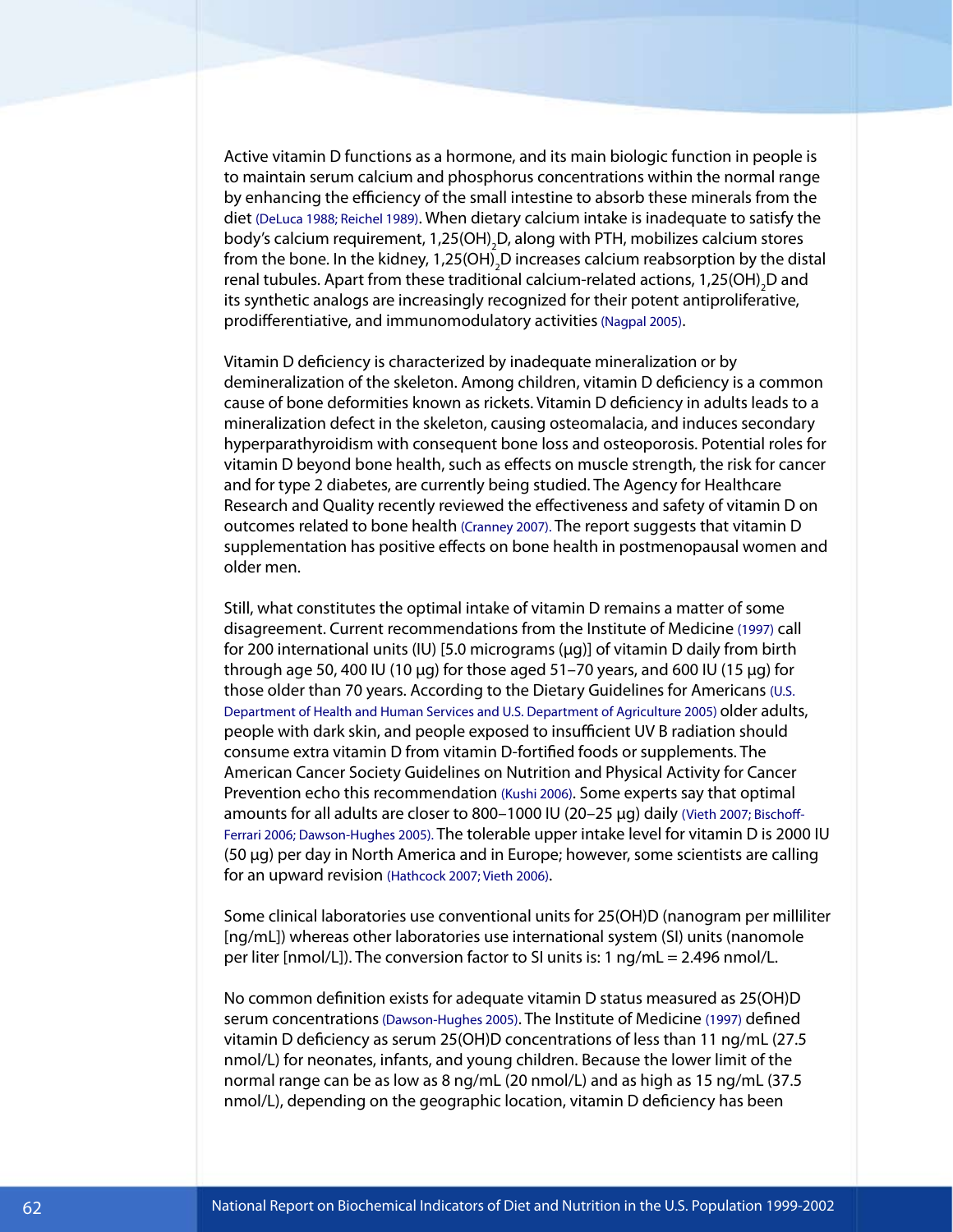defined as a concentration of less than 12 ng/mL (mid-range between 8 and 15 ng/ mL) for adults (Institute of Medicine 1997). More recently, some scientists have suggested that the criteria used to define adequate status should be revised upwards; serum 25(OH)D concentrations between 20 ng/mL (50 nmol/L) and 32 ng/mL (80 nmol/L) have been defined as sufficient (Hollis 2005; Dawson-Hughes 2005; Bischoff-Ferrari 2006; Norman 2007). A common definition for high serum vitamin D concentrations is also lacking. The Institute of Medicine (1997) used serum calcium concentrations greater than 11 milligrams per deciliter (mg/dL) for assessing the potential for increased risk of harm associated with high vitamin D intakes. To date, however, no evidence has surfaced of adverse effects with serum 25(OH)D concentrations as high as 56 ng/mL (140 nmol/L) in healthy individuals (Vieth 1999).

Different assays measure serum 25(OH)D, and at times large variations occur among methods and even between laboratories using the same method (Singh 2008; Binkley 2004; Carter 2004). Standard reference materials (SRMs) for serum 25(OH)D are currently under development by the U.S. National Institute of Standards and Technology (U.S. NIST) ([http://www.cstl.nist.gov/projects/](http://www.cstl.nist.gov/projects/fy06/food0683904.pdf) fy06/food0683904.pdf). Improvement in the agreement between laboratories and methods is expected as laboratories begin to use the SRMs.

For more information about vitamin D, see the Institute of Medicine's Dietary Reference Intake reports (Institute of



Medical technologist checks samples for vitamin D analysis.

Medicine 1997), fact sheets from the National Institutes of Health, Office of Dietary Supplements ([http://ods.od.nih.gov/Health\\_Information/Information\\_About\\_Individual\\_Dietary\\_](http://ods.od.nih.gov/Health_Information/Information_About_Individual_Dietary_Supplements.aspx)  [Supplements.aspx\)](http://ods.od.nih.gov/Health_Information/Information_About_Individual_Dietary_Supplements.aspx), as well as information from the American Society for Nutrition ([http://](http://jn.nutrition.org/nutinfo/)  [jn.nutrition.org/nutinfo/](http://jn.nutrition.org/nutinfo/)).

Since 1988, NHANES has monitored the vitamin D status of the U.S. population. By design, this survey collects information and biological samples in the summer from people living at higher latitudes and in the winter from people living at lower latitudes. Because the different racial and ethnic groups are not evenly distributed across all geographic regions in the United States, the season-latitude structure of the survey can affect comparisons by race or ethnicity. In two seasonal subpopulations from NHANES III (1988–1994), Looker et al. (2002) showed that in the winter and lower latitude subpopulation, 1–5 percent and 25–57 percent had 25(OH)D concentrations less than 10 ng/mL (25 nmol/L) and less than 25 ng/mL (62.5 nmol/L), respectively. In the summer and higher latitude subpopulation, 1–3 percent and 21–49 percent had 25(OH)D concentrations below these cutoffs. Mean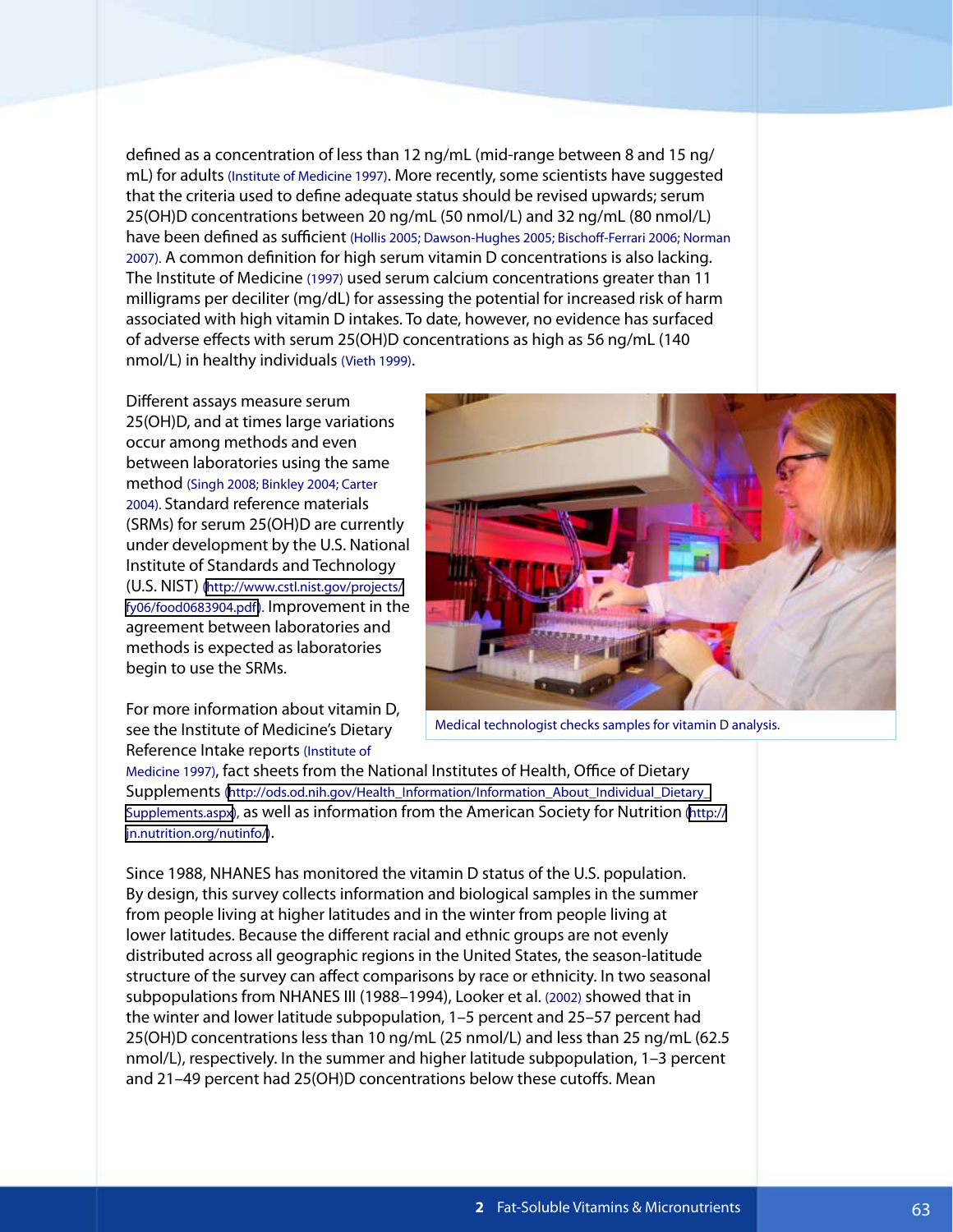25(OH)D concentrations were highest in non-Hispanic whites, intermediate in Mexican Americans, and lowest in non-Hispanic blacks. Nesby-O'Dell et al. (2002) restricted the analysis of NHANES III data to African-American and white women of reproductive age and found the prevalence of hypovitaminosis [25(OH)D concentrations < 15 ng/mL (37.5 nmol/L)] to be 42.2 percent among African Americans and 4.2 percent among whites.

## **Selected Observations and Highlights**

The following sample observations and figures are taken from the tables of 2001–2002 data contained in this report. Statements about categorical differences between demographic groups noted below are based on non-overlapping confidence limits from univariate analysis without adjusting for demographic variables (e.g., age, sex, race/ethnicity) or other determinants of these blood concentrations (e.g., dietary intake, supplement usage, smoking, BMI). A multivariate analysis may alter the size and statistical significance of these categorical differences. Furthermore, additional significant differences of smaller magnitude may be present despite their lack of mention here (e.g., if confidence limits slightly overlap or if differences are unobservable before covariate adjustment has occurred). For a selection of citations of descriptive NHANES papers related to these biochemical indicators of diet and nutrition, see Appendix E.

#### **General Observations**

- Serum 25(OH)D concentrations are similar throughout all age groups, except that children 6–11 years of age have higher concentrations than do people in other age groups.
- Non-Hispanic whites have higher concentrations of 25(OH)D than do Mexican Americans, who themselves have higher concentrations than do non-Hispanic blacks.
- Approximately 10 percent of the population has concentrations of 25(OH)D that are less than 11 ng/mL. The values at the 10th percentile vary greatly by racial-ethnic group, with non-Hispanic blacks having the highest prevalence of low 25(OH)D concentrations.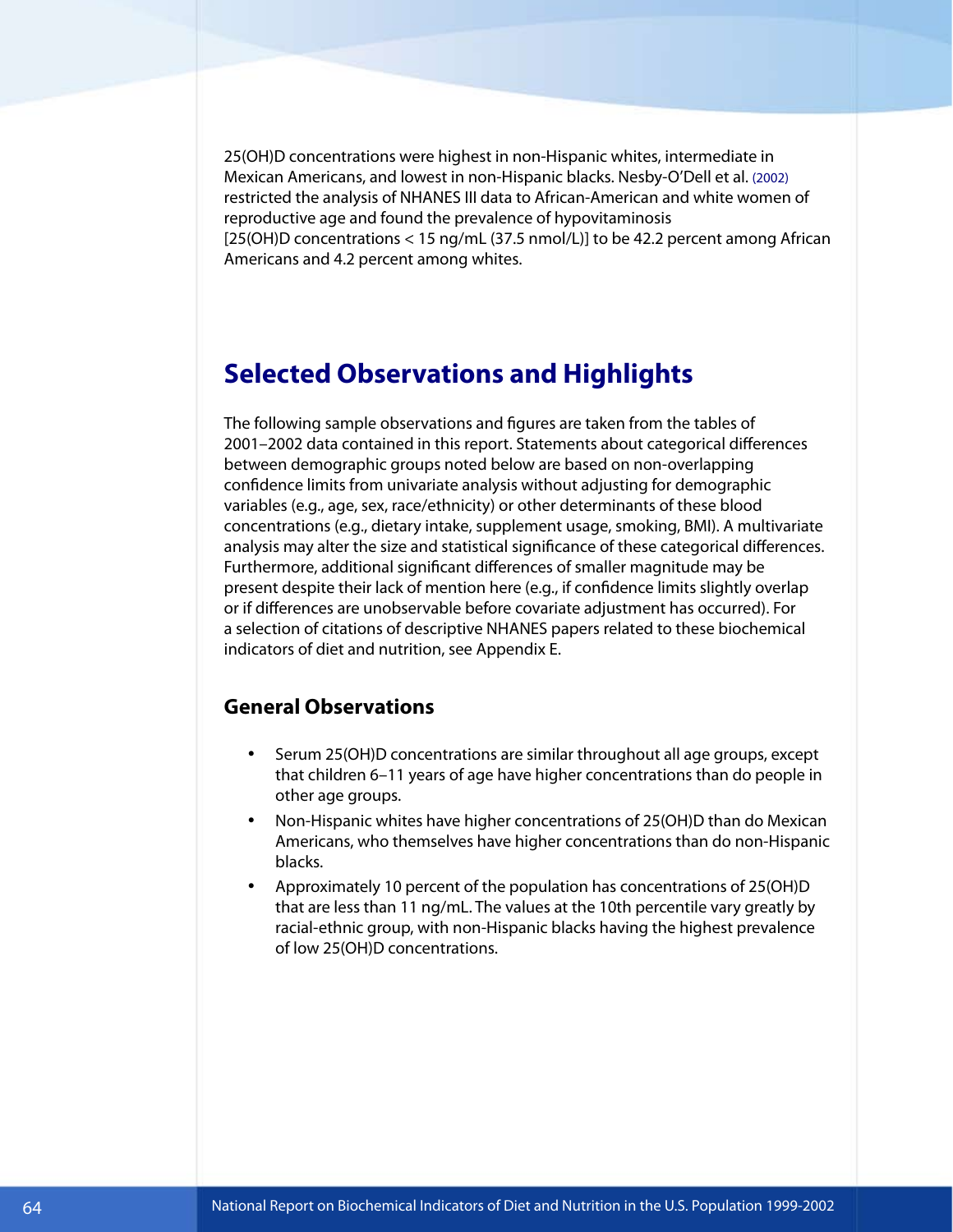## **Highlights**

Because of the current disagreement regarding appropriate criteria by which to define adequate status on the basis of serum 25(OH)D concentrations, the figure below presents prevalence estimates for older people ( $\geq 60$  years) for three cut-off values: 11 ng/mL, 20 ng/mL, and 30 ng/mL. Regardless of the cut-off value, non-Hispanic blacks have the highest prevalence of low serum 25(OH)D concentrations (Fig. 2.a).



Prevalence estimates (95 percent confidence intervals) of serum 25-hydroxyvitamin D among U.S. persons 60 years and older by race/ethnicity, National Health and Nutrition Examination Survey, 2001–2002. Prevalence estimates shown here are not part of the tables displayed in this report; rather, the data were analyzed separately to generate this figure.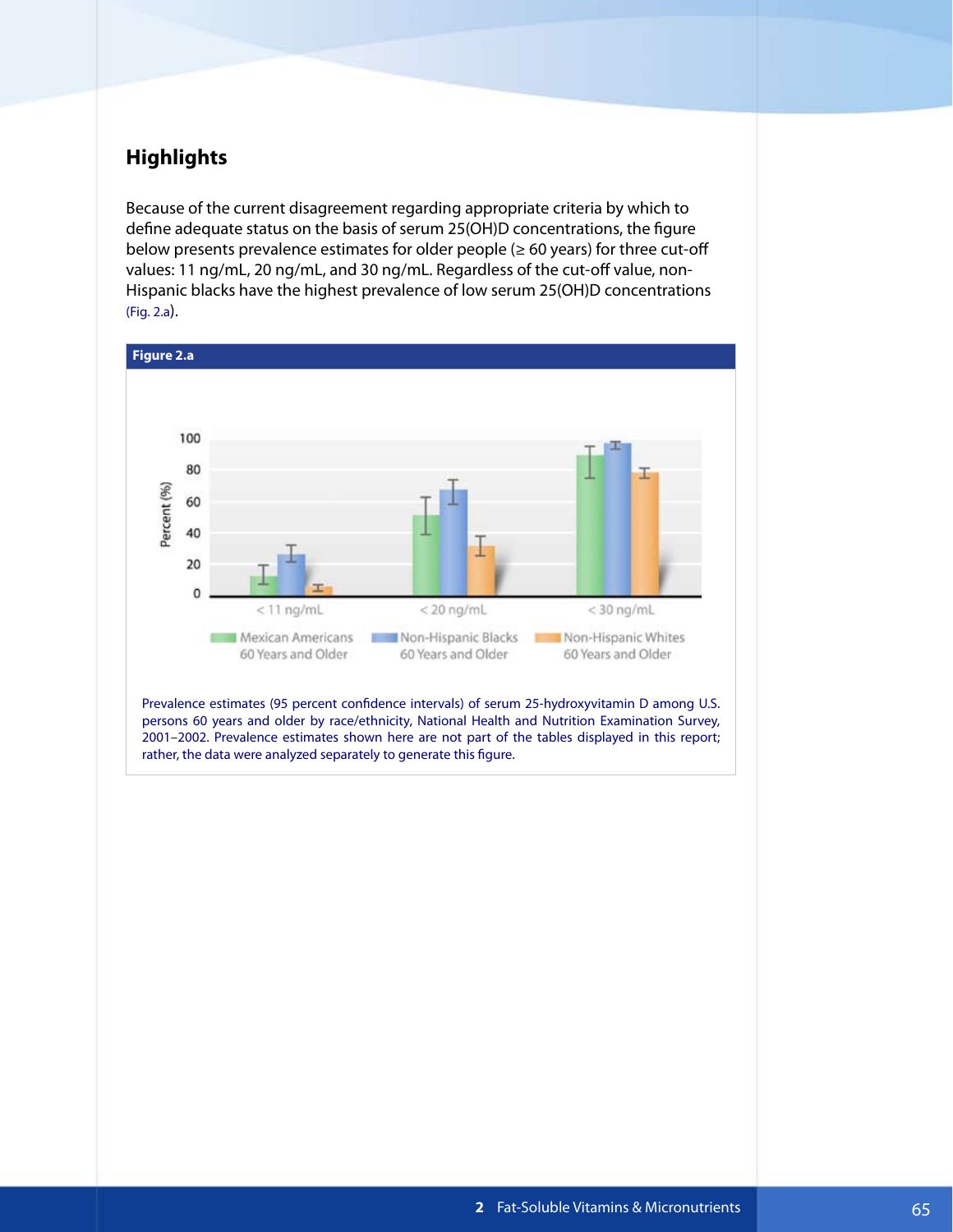## **Table 2.9.a. Serum 25-hydroxyvitamin D: Total population**

Geometric mean and selected percentiles of serum concentrations (in ng/mL) for the total U.S. population aged 6 years and older, National Health and Nutrition Examination Survey, 2001–2002.

|                          | Geometric mean          | Selected percentiles (95% conf. interval) |                         |                         | <b>Sample</b> |
|--------------------------|-------------------------|-------------------------------------------|-------------------------|-------------------------|---------------|
|                          | (95% conf. interval)    | 10th                                      | 50th                    | 90th                    | size          |
| <b>Males and Females</b> |                         |                                           |                         |                         |               |
| Total, 6 years and older | $(21.0 - 22.7)$<br>21.9 | $(11.0 - 12.0)$<br>11.0                   | $(22.0 - 23.0)$<br>22.0 | $(33.0 - 36.0)$<br>35.0 | 7807          |
| $6-11$ years             | $(24.2 - 26.9)$<br>25.5 | $(16.0 - 19.0)$<br>17.0                   | 26.0<br>$(24.0 - 27.0)$ | $(32.0 - 39.0)$<br>35.0 | 991           |
| $12-19$ years            | $(21.0 - 23.1)$<br>22.0 | $(11.0 - 14.0)$<br>13.0                   | $(22.0 - 24.0)$<br>23.0 | $(33.0 - 35.0)$<br>35.0 | 2167          |
| $20-39$ years            | $(20.7 - 22.6)$<br>21.6 | $(11.0 - 12.0)$<br>11.0                   | $(22.0 - 24.0)$<br>22.0 | $(33.0 - 38.0)$<br>35.0 | 1691          |
| $40-59$ years            | $(20.6 - 22.6)$<br>21.6 | $(11.0 - 13.0)$<br>11.0                   | 22.0<br>$(22.0 - 23.0)$ | $(32.0 - 36.0)$<br>34.0 | 1449          |
| 60 years and older       | $(20.0 - 22.1)$<br>21.0 | $(10.0 - 12.0)$<br>12.0                   | $(21.0 - 24.0)$<br>22.0 | $(32.0 - 34.0)$<br>33.0 | 1509          |
| <b>Males</b>             |                         |                                           |                         |                         |               |
| Total, 6 years and older | $(21.8 - 23.4)$<br>22.6 | $(13.0 - 14.0)$<br>13.0                   | $(23.0 - 24.0)$<br>24.0 | 34.0<br>$(33.0 - 36.0)$ | 3782          |
| $6-11$ years             | $(24.5 - 27.9)$<br>26.1 | 18.0<br>$(17.0 - 20.0)$                   | 26.0<br>$(24.0 - 27.0)$ | 38.0<br>$(33.0 - 44.0)$ | 497           |
| $12-19$ years            | $(21.9 - 24.3)$<br>23.1 | $(11.0 - 16.0)$<br>13.0                   | $(22.0 - 25.0)$<br>24.0 | $(34.0 - 37.0)$<br>35.0 | 1068          |
| $20-39$ years            | $(21.4 - 23.1)$<br>22.2 | $(11.0-14.0)$<br>13.0                     | $(21.0 - 24.0)$<br>23.0 | $(32.0 - 37.0)$<br>34.0 | 709           |
| 40-59 years              | $(21.2 - 23.5)$<br>22.3 | $(11.0-14.0)$<br>12.0                     | $(22.0 - 23.0)$<br>22.0 | $(32.0 - 37.0)$<br>33.0 | 762           |
| 60 years and older       | $(20.7 - 22.5)$<br>21.5 | $(11.0 - 14.0)$<br>13.0                   | $(21.0 - 24.0)$<br>22.0 | $(31.0 - 33.0)$<br>32.0 | 746           |
| <b>Females</b>           |                         |                                           |                         |                         |               |
| Total, 6 years and older | $(20.2 - 22.2)$<br>21.2 | 10.0<br>$(9.00 - 12.0)$                   | $(22.0 - 23.0)$<br>23.0 | $(33.0 - 36.0)$<br>34.0 | 4025          |
| 6-11 years               | $(23.6 - 26.3)$<br>24.9 | $(15.0 - 19.0)$<br>17.0                   | $(24.0 - 27.0)$<br>26.0 | $(32.0 - 37.0)$<br>35.0 | 494           |
| $12-19$ years            | $(20.0 - 22.0)$<br>21.0 | $(9.00 - 13.0)$<br>11.0                   | $(20.0 - 22.0)$<br>22.0 | $(32.0 - 35.0)$<br>33.0 | 1099          |
| $20-39$ years            | $(19.9 - 22.4)$<br>21.1 | $(9.00 - 12.0)$<br>10.0                   | 22.0<br>$(21.0 - 24.0)$ | $(32.0 - 40.0)$<br>37.0 | 982           |
| $40-59$ years            | $(19.6 - 22.1)$<br>20.8 | $(9.00 - 12.0)$<br>10.0                   | $(21.0 - 24.0)$<br>23.0 | $(32.0 - 35.0)$<br>34.0 | 687           |
| 60 years and older       | $(19.3 - 22.0)$<br>20.6 | $(10.0 - 12.0)$<br>11.0                   | 22.0<br>$(20.0 - 23.0)$ | 34.0<br>$(33.0 - 36.0)$ | 763           |

#### **Table 2.9.b. Serum 25-hydroxyvitamin D: Mexican Americans**

Geometric mean and selected percentiles of serum concentrations (in ng/mL) for Mexican Americans in the U.S. population aged 6 years and older, National Health and Nutrition Examination Survey, 2001–2002.

|                          | Geometric mean          | Selected percentiles (95% conf. interval) |                         |                         | <b>Sample</b> |
|--------------------------|-------------------------|-------------------------------------------|-------------------------|-------------------------|---------------|
|                          | (95% conf. interval)    | 10th                                      | 50th                    | 90th                    | size          |
| <b>Males and Females</b> |                         |                                           |                         |                         |               |
| Total, 6 years and older | $(18.5 - 20.7)$<br>19.6 | $(10.0 - 12.0)$<br>11.0                   | $(19.0 - 22.0)$<br>20.0 | $(28.0 - 32.0)$<br>29.0 | 1961          |
| $6-11$ years             | $(21.7 - 23.6)$<br>22.6 | 17.0<br>$(15.0 - 17.0)$                   | 22.0<br>$(22.0 - 24.0)$ | 30.0<br>$(28.0 - 32.0)$ | 283           |
| $12-19$ years            | $(18.5 - 21.0)$<br>19.7 | $(11.0 - 14.0)$<br>12.0                   | $(18.0 - 21.0)$<br>20.0 | $(27.0 - 32.0)$<br>29.0 | 687           |
| $20-39$ years            | $(18.2 - 20.9)$<br>19.5 | $(10.0 - 13.0)$<br>12.0                   | $(18.0 - 21.0)$<br>20.0 | $(27.0 - 33.0)$<br>31.0 | 452           |
| 40-59 years              | $(16.5 - 19.8)$<br>18.1 | $(8.00 - 11.0)$<br>10.0                   | $(18.0 - 21.0)$<br>20.0 | $(24.0 - 33.0)$<br>28.0 | 286           |
| 60 years and older       | $(15.9 - 21.1)$<br>18.3 | $(8.00 - 11.0)$<br>10.0                   | $(16.0 - 21.0)$<br>18.0 | $(24.0 - 36.0)$<br>29.0 | 253           |
| <b>Males</b>             |                         |                                           |                         |                         |               |
| Total, 6 years and older | $(19.4 - 21.8)$<br>20.6 | $(11.0 - 13.0)$<br>13.0                   | $(19.0 - 22.0)$<br>21.0 | $(27.0 - 32.0)$<br>30.0 | 942           |
| 6-11 years               | $(21.8 - 23.9)$<br>22.8 | $(15.0 - 18.0)$<br>17.0                   | $(22.0 - 24.0)$<br>22.0 | $(26.0 - 31.0)$<br>28.0 | 138           |
| $12-19$ years            | $(19.7 - 22.7)$<br>21.1 | $(11.0 - 15.0)$<br>13.0                   | 21.0<br>$(19.0 - 24.0)$ | $(27.0 - 33.0)$<br>29.0 | 323           |
| $20-39$ years            | $(18.7 - 21.7)$<br>20.1 | $(10.0 - 13.0)$<br>12.0                   | $(19.0 - 22.0)$<br>20.0 | $(26.0 - 34.0)$<br>31.0 | 208           |
| 40-59 years              | $(18.3 - 21.7)$<br>19.9 | $(9.00-14.0)$<br>12.0                     | $(19.0 - 22.0)$<br>21.0 | $(25.0 - 33.0)$<br>28.0 | 148           |
| 60 years and older       | $(16.6 - 22.9)$<br>19.5 | $(6.00-11.0)$<br>9.00                     | $(16.0 - 25.0)$<br>21.0 | $(25.0 - 39.0)$<br>31.0 | 125           |
| <b>Females</b>           |                         |                                           |                         |                         |               |
| Total, 6 years and older | $(17.5 - 19.7)$<br>18.6 | $(10.0 - 11.0)$<br>10.0                   | $(17.0 - 20.0)$<br>18.0 | 29.0<br>$(27.0 - 31.0)$ | 1019          |
| $6-11$ years             | $(21.4 - 23.5)$<br>22.4 | $(15.0 - 18.0)$<br>17.0                   | 22.0<br>$(20.0 - 23.0)$ | 30.0<br>$(28.0 - 33.0)$ | 145           |
| $12-19$ years            | $(17.0 - 19.6)$<br>18.3 | $(9.00-14.0)$<br>11.0                     | $(17.0 - 20.0)$<br>18.0 | $(25.0 - 28.0)$<br>26.0 | 364           |
| $20 - 39$ years          | $(17.3 - 20.4)$<br>18.8 | $(9.00 - 12.0)$<br>10.0                   | $(17.0 - 21.0)$<br>18.0 | $(27.0 - 33.0)$<br>31.0 | 244           |
| 40-59 years              | $(14.5 - 18.3)$<br>16.3 | $(7.00-10.0)$<br>8.00                     | $(14.0 - 20.0)$<br>18.0 | $(22.0 - 33.0)$<br>25.0 | 138           |
| 60 years and older       | $(14.7 - 20.7)$<br>17.4 | $(7.00-12.0)$<br>10.0                     | $(16.0 - 21.0)$<br>18.0 | $(22.0 - 30.0)$<br>27.0 | 128           |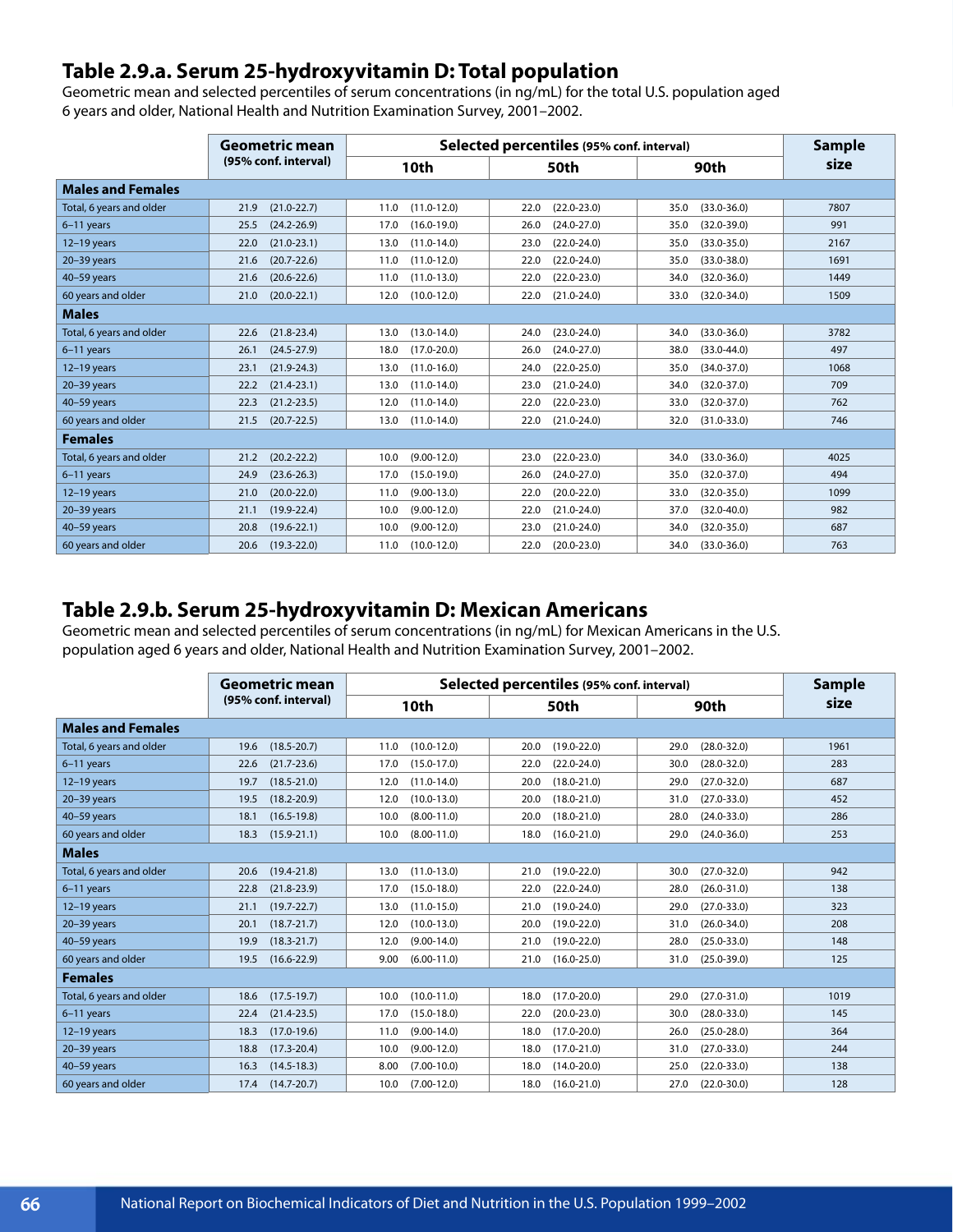## **Table 2.9.c. Serum 25-hydroxyvitamin D: Non-Hispanic blacks**

Geometric mean and selected percentiles of serum concentrations (in ng/mL) for non-Hispanic blacks in the U.S. population aged 6 years and older, National Health and Nutrition Examination Survey, 2001–2002.

|                          | Geometric mean<br>(95% conf. interval) | Selected percentiles (95% conf. interval) |                         |                         | <b>Sample</b> |  |
|--------------------------|----------------------------------------|-------------------------------------------|-------------------------|-------------------------|---------------|--|
|                          |                                        | 10th                                      | 50th                    | 90th                    | size          |  |
| <b>Males and Females</b> |                                        |                                           |                         |                         |               |  |
| Total, 6 years and older | $(12.5 - 13.6)$<br>13.0                | $(6.00 - 7.00)$<br>7.00                   | $(13.0 - 14.0)$<br>13.0 | $(22.0 - 23.0)$<br>22.0 | 1821          |  |
| $6-11$ years             | $(17.7 - 19.8)$<br>18.7                | 11.0<br>$(10.0 - 14.0)$                   | $(18.0 - 19.0)$<br>19.0 | $(24.0 - 27.0)$<br>25.0 | 334           |  |
| 12-19 years              | $(12.4 - 14.0)$<br>13.2                | $(7.00 - 8.00)$<br>7.00                   | $(13.0 - 14.0)$<br>14.0 | $(20.0 - 23.0)$<br>22.0 | 653           |  |
| $20-39$ years            | $(11.0 - 12.2)$<br>11.6                | $(6.00 - 7.00)$<br>7.00                   | $(11.0 - 12.0)$<br>12.0 | $(17.0 - 22.0)$<br>20.0 | 312           |  |
| $40-59$ years            | $(11.4-13.0)$<br>12.2                  | $(5.00 - 6.00)$<br>5.00                   | 12.0<br>$(11.0 - 14.0)$ | $(21.0 - 24.0)$<br>23.0 | 285           |  |
| 60 years and older       | $(13.4 - 15.9)$<br>14.6                | $(6.00 - 7.00)$<br>6.00                   | 14.0<br>$(13.0 - 17.0)$ | 28.0<br>$(24.0 - 29.0)$ | 237           |  |
| <b>Males</b>             |                                        |                                           |                         |                         |               |  |
| Total, 6 years and older | $(13.4 - 15.0)$<br>14.2                | $(7.00 - 8.00)$<br>7.00                   | $(13.0 - 15.0)$<br>14.0 | $(22.0 - 25.0)$<br>23.0 | 898           |  |
| 6-11 years               | $(18.5 - 21.2)$<br>19.8                | 12.0<br>$(10.0 - 15.0)$                   | $(18.0 - 21.0)$<br>20.0 | 27.0<br>$(26.0 - 29.0)$ | 172           |  |
| $12-19$ years            | $(13.5 - 15.7)$<br>14.6                | $(6.00 - 9.00)$<br>7.00                   | 14.0<br>$(13.0 - 16.0)$ | $(22.0 - 25.0)$<br>22.0 | 328           |  |
| $20-39$ years            | $(11.6 - 13.8)$<br>12.7                | $(7.00 - 8.00)$<br>7.00                   | $(11.0 - 15.0)$<br>13.0 | $(19.0 - 23.0)$<br>20.0 | 127           |  |
| $40-59$ years            | $(12.1 - 14.5)$<br>13.2                | $(5.00 - 6.00)$<br>5.00                   | $(11.0 - 15.0)$<br>13.0 | $(21.0 - 24.0)$<br>23.0 | 154           |  |
| 60 years and older       | $(13.7 - 15.6)$<br>14.6                | $(6.00-9.00)$<br>7.00                     | $(13.0 - 17.0)$<br>15.0 | $(22.0 - 29.0)$<br>26.0 | 117           |  |
| <b>Females</b>           |                                        |                                           |                         |                         |               |  |
| Total, 6 years and older | $(11.5 - 12.8)$<br>12.2                | $(6.00 - 7.00)$<br>7.00                   | $(12.0 - 13.0)$<br>12.0 | 22.0<br>$(22.0 - 24.0)$ | 923           |  |
| 6-11 years               | $(16.1 - 19.1)$<br>17.5                | $(9.00-14.0)$<br>11.0                     | $(16.0 - 19.0)$<br>18.0 | $(23.0 - 26.0)$<br>25.0 | 162           |  |
| $12-19$ years            | $(11.1 - 12.8)$<br>11.9                | 7.00<br>$(5.00 - 7.00)$                   | 11.0<br>$(11.0 - 12.0)$ | $(18.0 - 24.0)$<br>21.0 | 325           |  |
| $20 - 39$ years          | $(10.2 - 11.7)$<br>11.0                | $(3.00 - 7.00)$<br>6.00                   | $(10.0 - 11.0)$<br>11.0 | $(16.0 - 23.0)$<br>19.0 | 185           |  |
| $40-59$ years            | $(10.2 - 12.5)$<br>11.3                | $(5.00 - 6.00)$<br>5.00                   | $(9.00 - 12.0)$<br>10.0 | $(17.0 - 26.0)$<br>21.0 | 131           |  |
| 60 years and older       | $(12.5 - 17.0)$<br>14.6                | $(3.00 - 7.00)$<br>6.00                   | $(12.0 - 17.0)$<br>14.0 | $(21.0 - 31.0)$<br>26.0 | 120           |  |

### **Table 2.9.d. Serum 25-hydroxyvitamin D: Non-Hispanic whites**

Geometric mean and selected percentiles of serum concentrations (in ng/mL) for non-Hispanic whites in the U.S. population aged 6 years and older, National Health and Nutrition Examination Survey, 2001–2002.

|                          | Geometric mean          | Selected percentiles (95% conf. interval) |                         |                         | <b>Sample</b> |
|--------------------------|-------------------------|-------------------------------------------|-------------------------|-------------------------|---------------|
|                          | (95% conf. interval)    | 10th                                      | 50th                    | 90th                    | size          |
| <b>Males and Females</b> |                         |                                           |                         |                         |               |
| Total, 6 years and older | $(23.5 - 25.2)$<br>24.3 | $(14.0 - 16.0)$<br>15.0                   | $(24.0 - 25.0)$<br>25.0 | $(34.0 - 38.0)$<br>37.0 | 3416          |
| $6-11$ years             | 28.5<br>$(26.6 - 30.5)$ | $(19.0 - 22.0)$<br>21.0                   | $(26.0 - 29.0)$<br>28.0 | $(33.0 - 45.0)$<br>39.0 | 294           |
| $12-19$ years            | $(25.0 - 26.6)$<br>25.8 | $(16.0 - 18.0)$<br>17.0                   | $(25.0 - 26.0)$<br>25.0 | $(35.0 - 38.0)$<br>36.0 | 648           |
| $20-39$ years            | $(24.4 - 26.1)$<br>25.2 | $(15.0 - 18.0)$<br>17.0                   | $(25.0 - 26.0)$<br>26.0 | $(36.0 - 42.0)$<br>38.0 | 766           |
| 40-59 years              | $(22.6 - 24.9)$<br>23.7 | 13.0<br>$(12.0 - 15.0)$                   | $(23.0 - 26.0)$<br>25.0 | 36.0<br>$(33.0 - 38.0)$ | 768           |
| 60 years and older       | $(20.9 - 23.3)$<br>22.0 | 13.0<br>$(11.0 - 14.0)$                   | $(21.0 - 24.0)$<br>23.0 | $(32.0 - 34.0)$<br>34.0 | 940           |
| <b>Males</b>             |                         |                                           |                         |                         |               |
| Total, 6 years and older | $(23.8 - 25.8)$<br>24.8 | $(14.0 - 17.0)$<br>15.0                   | $(24.0 - 26.0)$<br>26.0 | $(34.0 - 39.0)$<br>37.0 | 1655          |
| $6-11$ years             | $(26.9 - 31.4)$<br>29.1 | $(19.0 - 24.0)$<br>22.0                   | $(26.0 - 31.0)$<br>28.0 | $(35.0 - 46.0)$<br>39.0 | 152           |
| $12-19$ years            | $(25.4 - 28.1)$<br>26.7 | $(17.0 - 20.0)$<br>20.0                   | 27.0<br>$(25.0 - 28.0)$ | $(35.0 - 41.0)$<br>38.0 | 320           |
| $20-39$ years            | $(24.0 - 26.0)$<br>25.0 | 16.0<br>$(14.0 - 18.0)$                   | $(23.0 - 26.0)$<br>25.0 | $(33.0 - 39.0)$<br>36.0 | 309           |
| 40-59 years              | $(22.9 - 25.7)$<br>24.2 | $(14.0 - 16.0)$<br>14.0                   | $(22.0 - 26.0)$<br>25.0 | $(33.0 - 38.0)$<br>37.0 | 406           |
| 60 years and older       | $(21.6 - 23.7)$<br>22.6 | $(12.0 - 15.0)$<br>13.0                   | $(23.0 - 25.0)$<br>23.0 | $(31.0 - 34.0)$<br>33.0 | 468           |
| <b>Females</b>           |                         |                                           |                         |                         |               |
| Total, 6 years and older | $(23.0 - 24.9)$<br>23.9 | $(13.0 - 15.0)$<br>13.0                   | $(24.0 - 25.0)$<br>25.0 | $(34.0 - 39.0)$<br>37.0 | 1761          |
| $6-11$ years             | $(25.8 - 30.0)$<br>27.8 | $(19.0 - 22.0)$<br>21.0                   | $(26.0 - 29.0)$<br>27.0 | $(33.0 - 44.0)$<br>38.0 | 142           |
| $12-19$ years            | $(24.3 - 25.7)$<br>25.0 | $(14.0 - 18.0)$<br>16.0                   | $(24.0 - 27.0)$<br>26.0 | $(34.0 - 38.0)$<br>36.0 | 328           |
| $20-39$ years            | $(24.1 - 26.9)$<br>25.5 | $(14.0 - 18.0)$<br>15.0                   | 25.0<br>$(24.0 - 27.0)$ | $(35.0 - 44.0)$<br>39.0 | 457           |
| $40-59$ years            | $(22.0 - 24.2)$<br>23.1 | 12.0<br>$(10.0 - 13.0)$                   | 25.0<br>$(23.0 - 26.0)$ | $(33.0 - 37.0)$<br>34.0 | 362           |
| 60 years and older       | $(20.1 - 23.1)$<br>21.6 | $(10.0 - 13.0)$<br>11.0                   | $(21.0 - 24.0)$<br>23.0 | $(33.0 - 36.0)$<br>35.0 | 472           |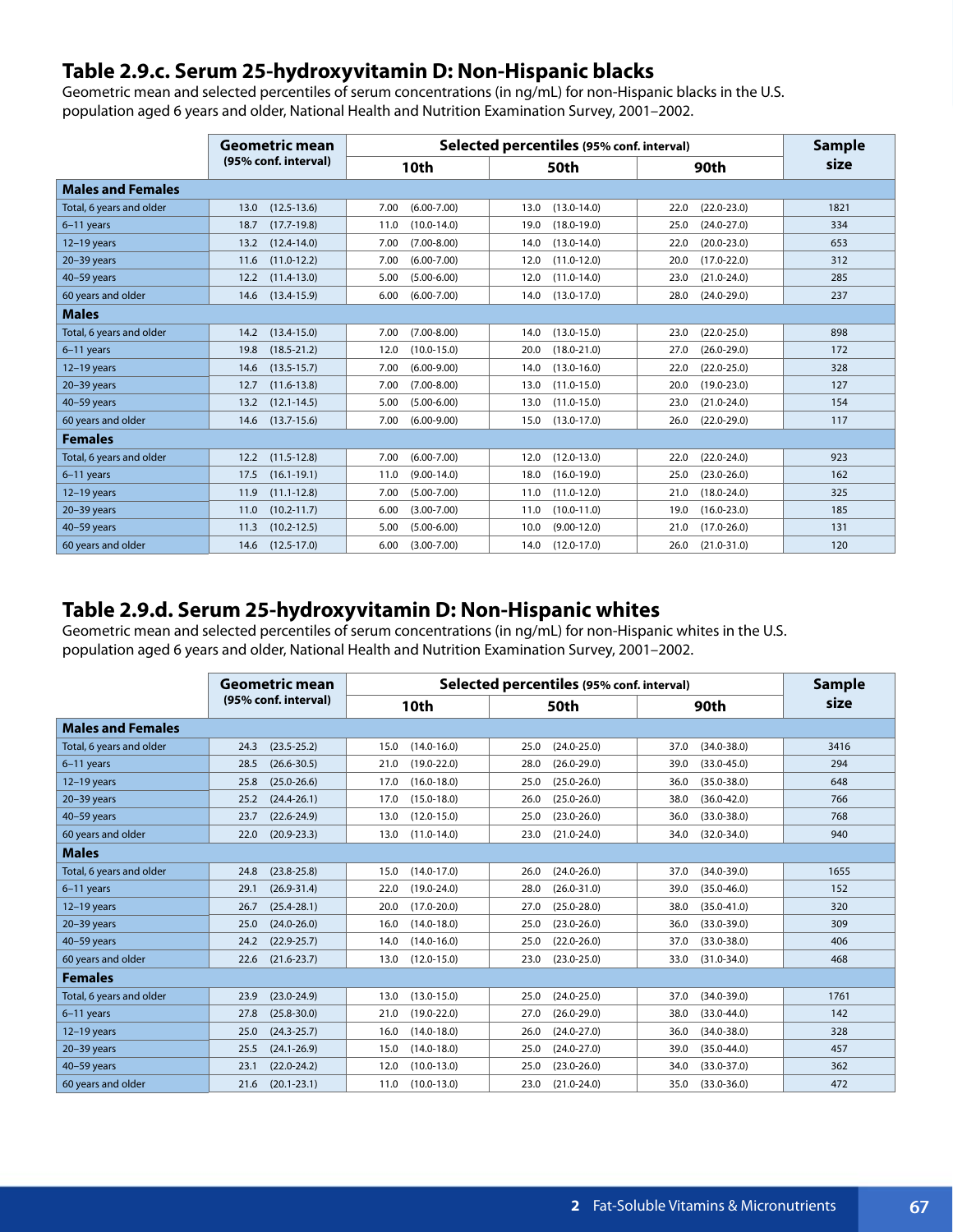#### **References**

Binkley N, Krueger D, Cowgill CS, Plum L, Lake E, Hansen KE, et al. Assay variation confounds the diagnosis of hypovitaminosis D: a call for standardization. J Clin Endocrinol Metab. 2004;89:3152-7.

Bischoff-Ferrari HA, Giovannucci E, Willett WC, Dietrich T, Dawson-Hughes B. Estimation of optimal serum concentrations of 25-hydroxyvitamin D for multiple health outcomes. Am J Clin Nutr. 2006;84:18-28.

Carter GD, Carter R, Jones J, Berry J. How accurate are assays for 25-hydroxyvitamin D? Data from the international vitamin D external quality assessment scheme. Clin Chem. 2004;50:2195-7.

Cranney A, Horsley T, O'Donnell S, Weiler HA, Puil L, Ooi DS, et al. Effectiveness and safety of vitamin D in relation to bone health. Evid Rep Technol Assess (Full Rep). 2007;158:1-235.

Dawson-Hughes B, Heaney RP, Holick MF, Lips P, Meunier PJ, Vieth R. Estimates of optimal vitamin D status. Osteoporos Int. 2005;16:713-6.

DeLuca HF. The metabolism, physiology, and function of vitamin D. In: Kumar R, editor. Vitamin D: basic and clinical aspects. Boston (MA): M. Nijhoff Publishers; 1984. p. 1-68.

DeLuca HF. The vitamin D story: a collaborative effort of basic science and clinical medicine. FASEB J. 1988;2:224-36.

Fieser LF, Fieser M. Vitamin D. In: Steroids. 1st ed. New York: Reinhold Publishing Corporation;1959. p. 90-168.

Haddad JG, Hahn TJ. Natural and synthetic sources of circulating 25-hydroxy-vitamin D in man. Nature. 1973;244:515-7.

Hathcock JN, Shao A, Vieth R, Heaney R. Risk assessment for vitamin D. Am J Clin Nutr. 2007;85:6-18.

Holick MF. Vitamin D: photobiology, metabolism, and clinical applications. In: DeGroot LJ, editor. Endocrinology, Vol 2, 3rd ed. Philadelphia (PA): WB Saunders; 1995. p. 990-1013.

Holick MF. Vitamin D deficiency. N Engl J Med. 2007;357:266-81.

Hollis BW. Circulating 25-hydroxyvitamin D levels indicative of vitamin D sufficiency: implications for establishing a new effective dietary intake recommendation for vitamin D. J Nutr. 2005;135:317-22.

Institute of Medicine, Food and Nutrition Board. Dietary Reference Intakes: calcium, phosphorus, magnesium, vitamin D and fluoride. Washington, D.C.: National Academy Press; 1997.

Kushi LH, Byers T, Doyle C, Bandera EV, McCullough M, Gansler T, et al. American Cancer Society guidelines on nutrition and physical activity for cancer prevention: reducing the risk of cancer with healthy food choices and physical activity. CA Cancer J Clin. 2006;56:254-81.

Looker AC, Dawson-Hughs B, Calvo MS, Gunter EW, Sayhoun NR. Serum 25-hydroxyvitamin D status of adolescents and adults in two seasonal subpopulations from NHANES III. Bone. 2002;30:771-7.

Mawer EB, Blackhouse J, Holman CA, Lumb GA, Stanbury DW. The distribution and storage of vitamin D and its metabolites in human tissues. Clin Sci. 1972;43:413-31.

Nagpal S, Na S, Rathnachalam R. Noncalcemic actions of vitamin D receptor ligands. Endocr Rev. 2005;26:662-87.